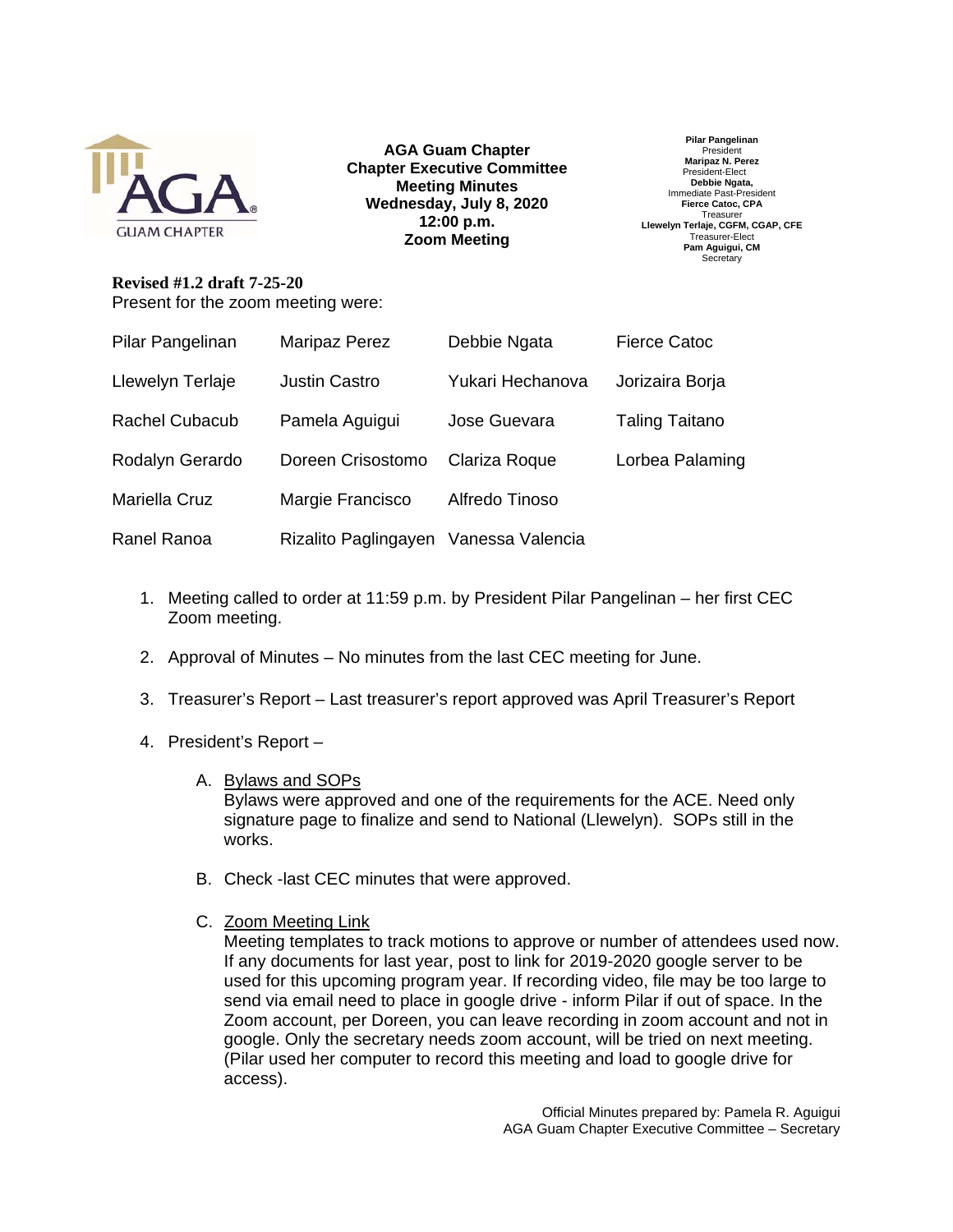- D. Acknowledgement Award winners Doreen for Accountability. Vanessa and Margie for Community Service. Ricky for Emerging leaders and Paz for Certification. AGA Guam Chapter received Platinum again! Thanks to Debbie and team. Work hard this year to continue.
- E. Turnover Treasurer Documents: Fierce: Fierce, Pilar Shannon and Debbie met to close out finances- awaiting June statement. For the audit review, Shannon provided documents to Fierce. Pending from Shannon – last Treasurer's report, cash box and key, posting to newspaper and form 990.
- F. Membership survey results: Pilar Reported on Results:
	- Survey was opened 6/26/20 for 10 days and closed on 7/3/20 with only 20 responses out of 200 members. Linked was sent out twice. Yuka asked to re-do the survey and get more responses – use incentives to respond like gift cards etc. Doreen mentioned 199 from Guam and Saipan and 41 memberships suspended in March 2020.

Pilar to decide as president to re-open survey again for new results or use current survey. Survey to be used as bench mark for strategic plan due August 1, 2020 and for Doreen planned to use in CCR.

Overall the survey results are membership feels good about our organization. 75% will recommend our group to friends.

- Networking Overall everyone satisfied with most of the things we're doing. Improvement on newsletter. Looked at other websites for newsletter award – done monthly. Try this year to produce monthly newsletter using strategic plan (Pilar and Debbie).
- Social media- Mariella is our student member and Riza is overall Communications Chairperson. Per Riza, only Facebook and Instagram accounts - No Twitter account.
- Value with the Membership people are happy with membership
- Mentorship –survey on low side with Young professional. CGFM working with students for the workforce. Paz to share her ideas.
- $\bullet$  Primary Reason to join the organization? Employers pays for membership, meeting other professional in our field. 45 didn't renew their membership – some deadlines missed by organization.
- Total membership count Doreen provided the information 199. Pilar: Some issues when contacting expired memberships--members have no email, no valid phone number or are no longer with employer.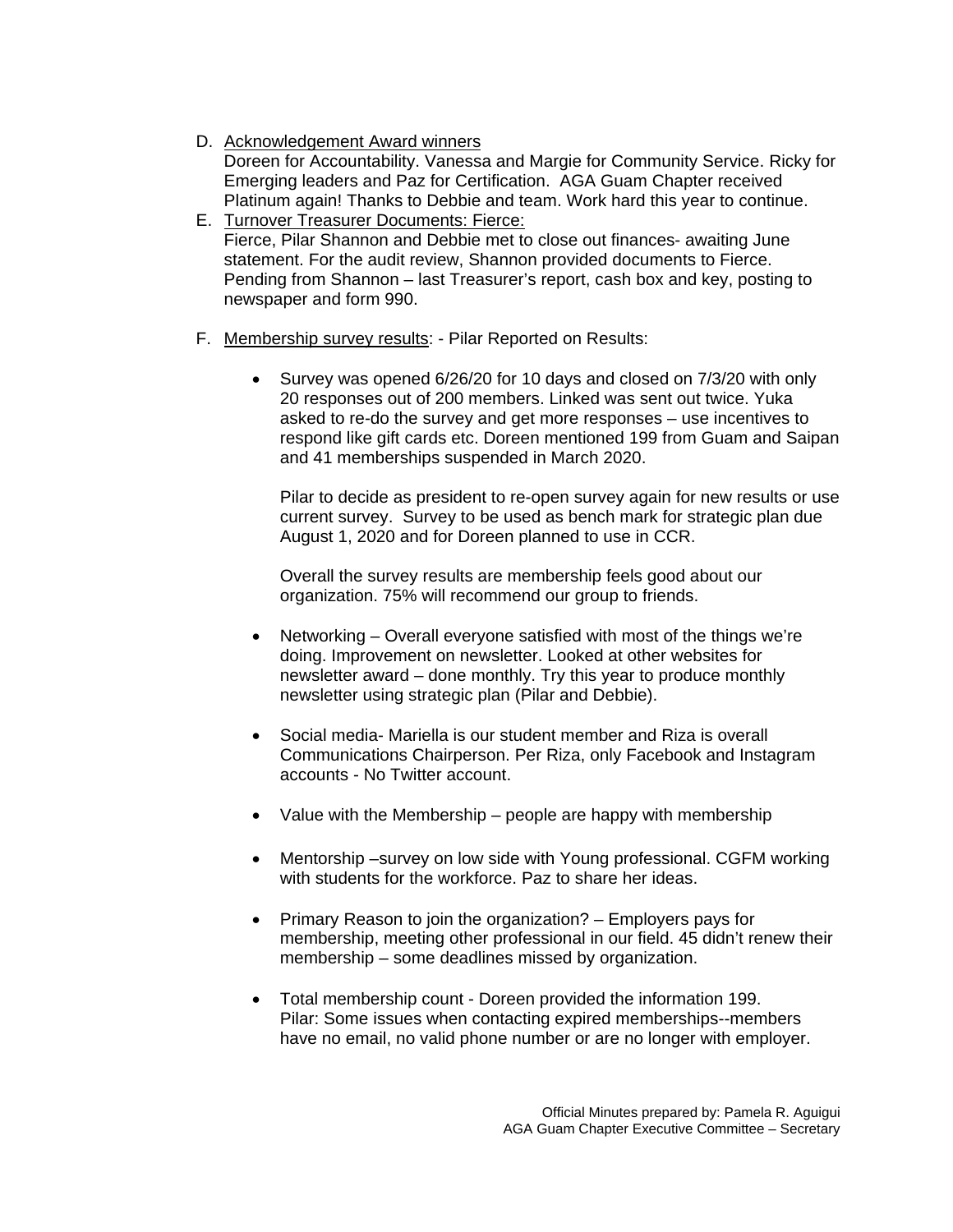- Activities/Suggestions: Like lunch raffle and participate in more activities. Like topics most of the time – submit recommendations for new topics to be added to strategic plan. For CGFM – people interested in self-study but can't share on-line testing unless print out and share. Like incentive plan to reimbursement for online. If anyone wants to assist in chapter committees, submit name if interested.
- G. Strategic Plan –

Templates used from prior year by Debbie updated by Pilar to include items from ACE (Achievements in Chapter Excellence) Awards into strategic plan. For all the committee chairs, take a look at your strategic plan section to improve and work on how to get to the goals to continue to be Platinum – our  $50<sup>th</sup>$  year!

Achieved bonus points for submission of name of Chapter Officer's and Committee Chairs – sent in time before June 15 deadline!

Next bonus points deadline – Strategic plan due August 1, 2020.

Debbie to Complete end of year Annual Report.

H.  $50<sup>th</sup>$  Anniversary – Brain storming to select a theme and fund-raising ideas to raise funds since no 5k this year. Per Fierce only \$54k available in AGA Chapter account. Taling and Vince provided ideas from last meeting. Ideas included blast to all agencies:

1) John Philip Award deadline August 21, 20 (award Sept meeting)

- 2) Other 50th under 40 or Emerging Leaders in GovGuam (award Sept meeting)
- 3) 50 Accountability Leaders in GovGuam (present in December)

4) Anniversary booklet (50<sup>th</sup> anniversary) in March 2021 CGFM (how agency progress within)

Plan is go digital and have sponsors fund publication.

25 years CGFM – Pilar recommended maybe 5 events. 50 miles per month for health wise and no cost – good for well-being.

Giving back to community: Taling mentions in July canned good drives. Each committee chair should try to incorporate ideas using 50! Please submit to Taling, Pilar or Vince your ideas. Next 50<sup>th</sup> anniversary planning meeting Wednesday, July 15, 2020 12:00 noon.

I. Budget and Finance Committee deliverables: Fierce

Discussion if CEC approval for write off for 2017 and 2018.

Already discussed with Shannon – June treasurer's report, form w9-99… Auditor review – no volunteer yet. Anyone not in management can volunteer to audit last year's financials.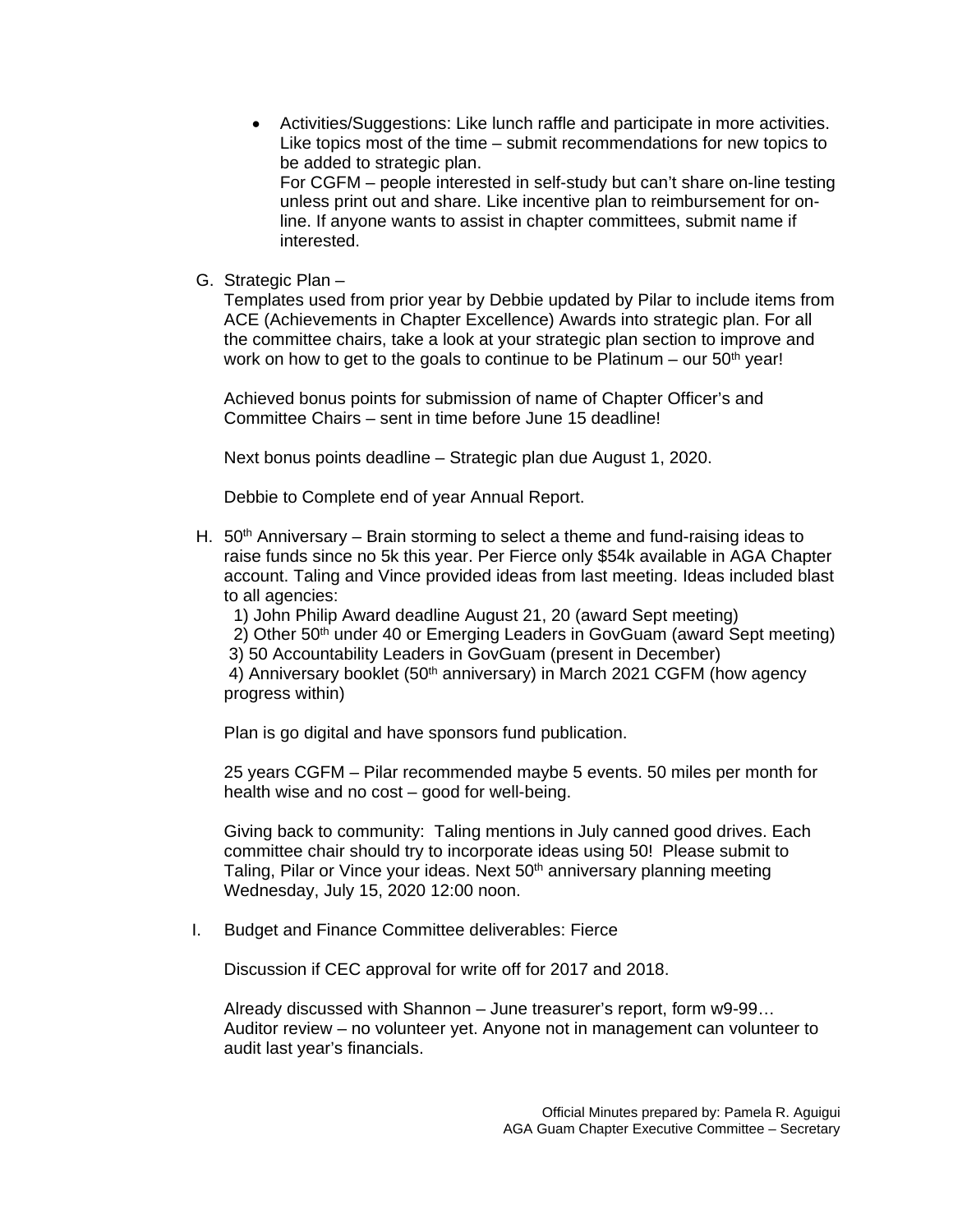Motion by Doreen to approve new bank signatories between the periods of July 1, 2020 thru June 30, 2021. Below are the new CEC officers

 Pilar Pangelinan, President Maripaz Perez, President-Elect Fierce Catoc Treasurer Llewelyn Terlaje Treasurer-Elect Pam Aguigui, Secretary

19 out of 24 approved for new bank signatories.

Fierce: Accounts receivable & Accounts payable not moving since 2018 – related to GPDC. Waiting for the audit before we approve the write off. Fierce to provide email with details of write offs as requested by Yuka. Motion tabled til next meeting. Only CEC approval needed for write off. Undeposited account cleared by Shannon.

- J. Committee Reports:
	- a. Chapter Recognition Program Doreen needs goals, strategic goals and challenges. Pilar to update new chat with new committee members.
	- b. Education: Rodalyn, for GPDC planning committee has not met due to Corvid. Better reporting next meeting. Check if in line with ACE goals for CGFM activities in March. Pilar commented NASBA certification cost is high. Rod to work with Guam Society of CPAs.
	- c. CGFM and Certification Paz unable to hear her. Read: updating scholarship and ACE goals. Working with training opportunities with Education possible virtual.
	- d. Membership Jojo -To work with marketing for some advertisement like National "What AGA means to me? One incentive suggestion: one free annual membership, as well as, national PDT convention.
	- e. Young Professionals Rachel has yet to meet JAS and AJA representatives. Going to get in contact to meet virtual for new program year. Up in air if face to face activities are going to happen like mixer.
	- f. Accountability Give Data to Doreen to meet October deadline. Retention rate 81%.
	- g. Community Service -Margie No community service plan yet. Awaiting refund from Chamorro Village. More of donations expected this year for pdt raffle participation and virtual 5k.
	- h. Communications, Newsletter and Website Riza email notification and open Twitter account. Guam AGA Website more user friendly. AGA national platform – problem with accessing 24/7. Updates needed for minutes, bylaws, treasurer report, list of national awards are complete in website.